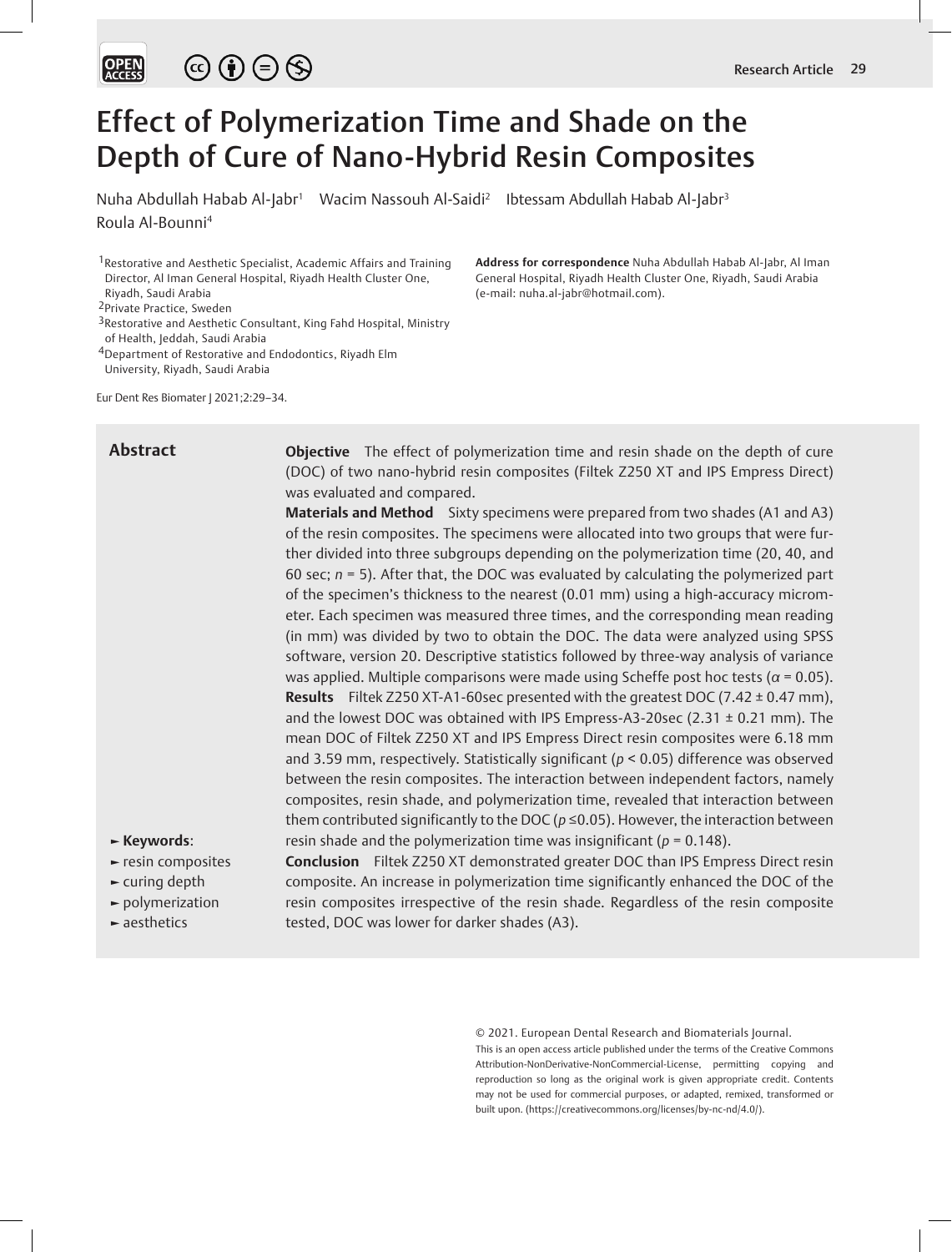## **Introduction**

Demand for aesthetic restorative materials has led to the development of resin-based composites (RBCs). The technological advancement in material composition and properties has made RBCs a favorable material over other restorative materials in present-day aesthetic dentistry.1 Apart from their aesthetic properties, they also present with good handling characteristics and clinical durability.<sup>2</sup> However, some of the resin composites' constituents may degrade over time, affecting the resin composite's durability, thereby compromising the aesthetic outcome obtained initially.<sup>3</sup> Furthermore, the resin composites' contraction (by 1.5–5%) following polymerization causes unrelieved stresses. Eventually, it could result in clinical complications including secondary caries, microleakage, the formation of a marginal gap, irritation of the pulp, cracks in the sound tooth structure, and possible tooth loss.4-7

The depth of cure (DOC) of resin composites is considered an important parameter because of their ability to assess the clinically relevant quality of cure. It has been the topic of extensive laboratory research.<sup>5</sup> Nevertheless, controversies do exist regarding the polymerization of resin composite. Incomplete or inadequate polymerization of resin composite can induce wear and early degradation of the restorations, decreased functional ability, and ultimately restorative failure.

The DOC of resin composite is determined by size and thickness of filler particle, filler loading, and polymerization initiator concentration.8 The factors affecting the DOC are the particle size of the resin composite, light intensity, polymerization time, and shade of the resin composites.<sup>9</sup>

In 1988, the International Organization for Standardization (ISO) established a technique for determining the maximum incremental thickness of resin composite that was officially entitled as "ISO 4049; Depth of Cure."10 Accordingly, a cylindrical mold is filled with the resin composite to be evaluated, followed by light-curing, and forcing the specimen out of the mold. The uncured (soft) resin is then "*scraped* away" with a plastic instrument so that only the hard cylindrical specimen is available for measurement. Finally, the full length of the cured specimen is calculated and the readings obtained are divided by two. The reason behind the division factor is that not all the obtained specimen is ideally cured. As per the recent "ISO 2019:4049; Depth of Cure" standard, it is necessary for a material to demonstrate with a minimum DOC of 1.5 mm when cured as per the manufacturer's recommendation.<sup>11</sup>

Therefore, in the present study, the effect of polymerization time and resin shade on the DOC of two nano-hybrid resin composites (Filtek Z250 XT and IPS Empress Direct) was evaluated and compared. The null hypotheses tested was: (1) the DOC of the two resin composites is comparable irrespective of polymerization time and shade, and (2) different polymerization time (20, 40, and 60 sec) and shade (A1 and A3) have an insignificant effect on the DOC of the resin composite.

## **Materials and Methods**

This laboratory study determined the DOC of two composite resins according to the method described in the international standards (ISO 4049:2019).11,12 **►Table 1** details the materials and their composition used for the study.

## **Specimen Preparation**

The sample size for the present study was estimated by G\*Power software (version 3.1.9.3, Heinrich-Heine-Universität Düsseldorf, Germany). The sample size at the level of sight ( $\alpha$ = 0.05), estimated standard deviation (SD) = 0.32, 0.6 effect size, and 0.8 power required a minimum of five specimens (*n* = 5) per group. Fifteen cylindrical specimens (height, 8 mm and diameter, 6 mm) were fabricated from A1 and A3 shades of the two resin composite materials using a stainless steel mold. These 15 specimens were further subdivided into three groups (*n* = 5) depending on the time the specimens are light-cured (20, 40, and 60 sec). Accordingly, 60 specimens in total were acquired from 2 shades of the resin composite materials. The specimen distribution is shown in **►Fig. 1**.

The open-end mold was placed on a transparent strip (Hawe, Kerr Dental, United States) fixed onto a flat glass slab for fabricating the specimens. The resin was packed and condensed into the mold using a hand instrument, and the top end of the mold was closed with another strip and manually compressed using a microscopic slide. This ensured uniform distribution of the resin composite and flushing out any excess material from the mold. The microscopic glass slide on the top end was removed, and the resin composites were polymerized using visible light-curing unit (Elipar FreeLight 2, 3M ESPE, Germany). The curing unit was positioned above the transparent strip on the mold aperture at zero distance. The light-curing unit was operated with a power density of 1,200 to 1,500 mW/cm<sup>2</sup> and a wavelength

**Table 1** Resin composites used in the study

| <b>Material</b>                                                                                            | Composition                                                                                                                                                             | <b>Filler load</b><br>$(vol\%)$ |
|------------------------------------------------------------------------------------------------------------|-------------------------------------------------------------------------------------------------------------------------------------------------------------------------|---------------------------------|
| Filtek Z250<br>XT (3M ESPE,<br>St. Paul.<br>Minnesota.<br>United States):<br>shades A1 and<br>A3           | • Organic matrix: bis-GMA,<br>UDMA, bis-EMA, PEGDMA,<br>TEGDMA<br>Inorganic matrix: Zirconia/<br>Silica (0.1-10 microns),<br>20 nm surface-modified<br>silica particles | $60 - 68$                       |
| <b>IPS Empress</b><br>Direct (Ivoclar<br>Vivadent<br>AG, Schaan,<br>Liechtenstein):<br>shades A1 and<br>A3 | Organic matrix: bis-GMA,<br>UDMA, TCDMA<br><i>Inorganic matrix:</i> barium<br>glass, ytterbium trifluoride,<br>mixed oxide, silicon dioxide,<br>and copolymer           | $52 - 59$                       |

Abbreviations: *bis*-EMA, bisphenol ethyl methacrylate; *bis*-GMA, bisphenol glycol dimethacrylate; PEGDMA, polyethylene glycol dimethacrylate; TCDMA, tricyclodocane dimethanol dimethacrylate; TEGDMA, triethylene glycol dimethacrylate; UDMA, urethane dimethacrylate.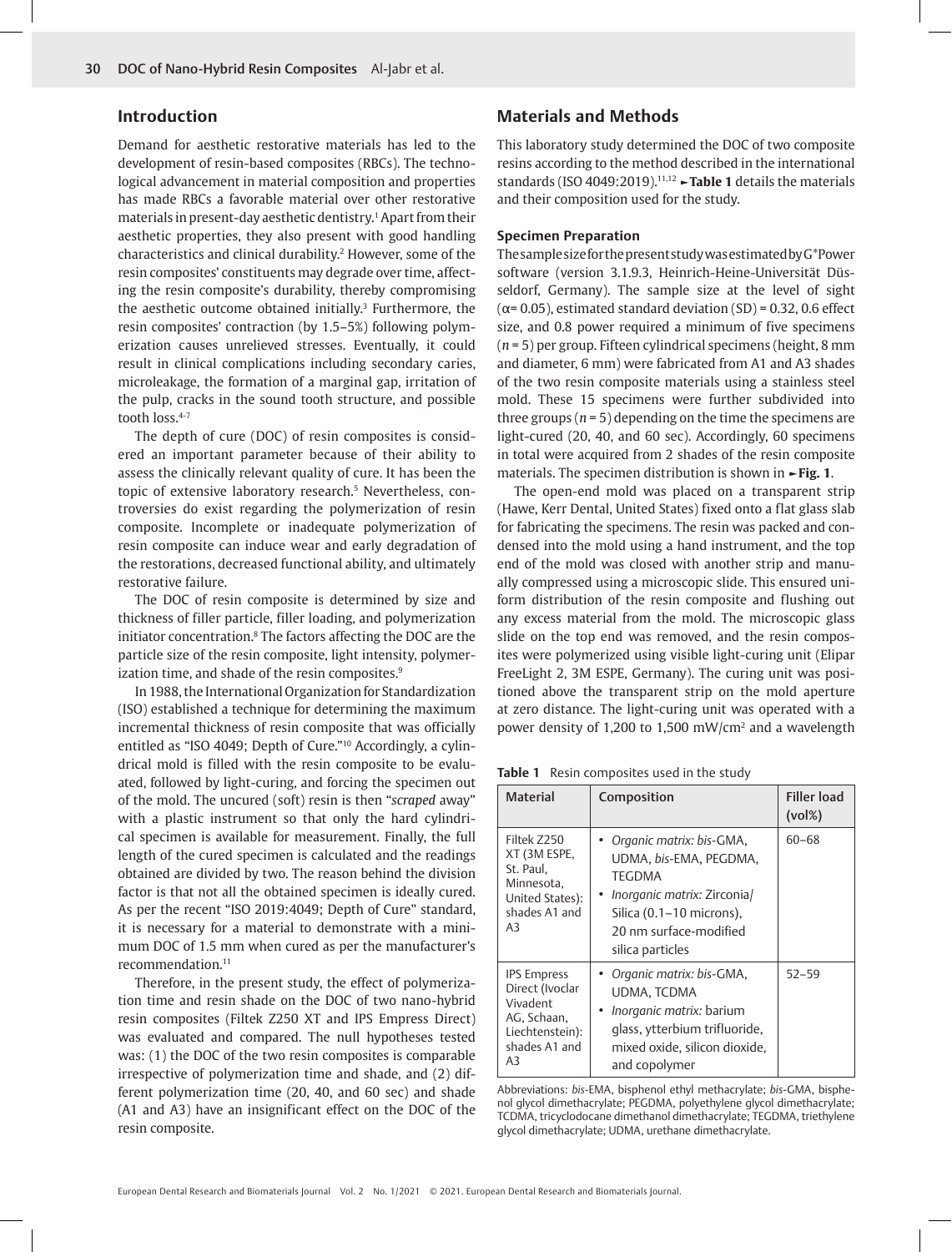

**Fig. 1** Specimen distribution.

range of 420 to 480 nm. According to the manufacturer's protocol, the curing time for the tested resin composites is 20 sec for a thickness of 2.5 mm.

## **Depth of Cure (DOC) Measurements**

The scraping technique for DOC measurements was followed as per the ISO standards.<sup>11</sup> The uncured material at the lower end of the mold was partially removed after polymerization to make room for inserting the attachment rod fitted with the mold and force the specimen out. Once the specimen was retrieved from the mold, the uncured material was gently scraped off using a plastic instrument applying light pressure. The specimen's remaining cured material was cleaned with alcohol-treated gauze to ensure complete removal of uncured resin composite. After that, the DOC was calculated by measuring the thickness of the polymerized portion of the resin specimen to the nearest (0.01 mm) with a high-accuracy digital micrometer (Mitutoyo Corp., Kawasaki, Japan). Each specimen was measured three times, and the corresponding mean reading (in mm) was divided by two to obtain the DOC.

#### **Statistical Analysis**

All the data were analyzed using IBM-SPSS software (IBM Corp, Armonk, NY), version 20. The data were tested for normality distribution using the Shapiro-Wilk test. Parametric tests were applied as the pooled data followed a normal and homogeneous distribution. For all the groups, descriptive statistics (mean  $\pm$  SD) of the DOC were determined. Three-way analysis of variance (ANOVA) was applied to pertain to factors, namely resin composites, shades, and polymerization time. Multiple comparisons between the groups were tested by Scheffe post hoc analysis ( $\alpha$ = 0.05).

## **Results**

The mean DOC of the study groups is presented as **►Fig. 2**. Filtek Z250 XT-A1-60sec presented with the greatest DOC  $(7.42 \pm 0.47 \text{ mm})$ , and the lowest DOC was obtained with IPS Empress-A3-20sec (2.31 ± 0.21 mm). For the Filtek Z250 XT, the DOC ranged from  $5.5 \pm 0.27$  to  $7.42 \pm 0.47$  mm for A1 shade,



**Fig. 2** Mean (± standard deviation) depth of cure of the resin composites.

and from  $4.95 \pm 0.21$  to  $6.36 \pm 0.21$  mm for A3 shade. Similarly, for IPS Empress Direct, the DOC ranged from 3.77 ± 0.38 to 4.98 ± 0.21 mm for A1 shade, and from 2.31 ± 0.21 to 3.54 ± 0.13 mm for A3 shade.

Comparison of the effects of independent factors analyzed separately is presented in **►Table 2**.

The mean DOC of Filtek Z250 XT and IPS Empress Direct resin composites were 6.18 mm and 3.59 mm, respectively. The difference in DOC between the resin composites was statistically significant ( $p < 0.05$ ). DOC of A1 shade (5.42 mm) was more significant for the resin shades than A3 shade (4.35 mm). Scheffe post hoc test revealed a difference in the DOC between the resin shades that was statistically significant (*p* < 0.05). Similarly, the comparison of DOC regarding polymerization time showed a significant difference between different polymerization times (*p* < 0.05). The DOC of resin composites polymerized for 60 sec (5.58 mm) was more significant than the resin composites polymerized for 40 sec (4.93 mm) and 20 sec (4.14 mm), irrespective of the shade and resin composites.

Three-way ANOVA for the interaction between the independent factors, namely resin composites, shade, and polymerization time, is presented in **►Table 3**. The interaction between resin composite and shade showed significant effect on DOC (*F* = 7.947; *p* = 0.007). Similarly, the interaction between resin composite and polymerization time showed significant effect on DOC (*F* = 13.148; *p* < 0.001). However, the interaction between resin shade and polymerization time did not affect the DOC (*F* = 1.985; *p* = 0.148). Overall, the interaction between the independent factors (resin composites, shade, and polymerization time) revealed that interaction between the factors had a statistically significant effect on the DOC (*F* = 7.429; *p* = 0.002).

## **Discussion**

Complete curing of resin composite is an essential requirement for the long-term success of the intraoral restorations. Therefore, it is of utmost importance to focus on the DOC of the resin composites, considering the frequent introduction of new generations and various resin composites into the routine clinical practice. Furthermore, all these resin composites should meet the ISO 2019/4049 standards for DOC.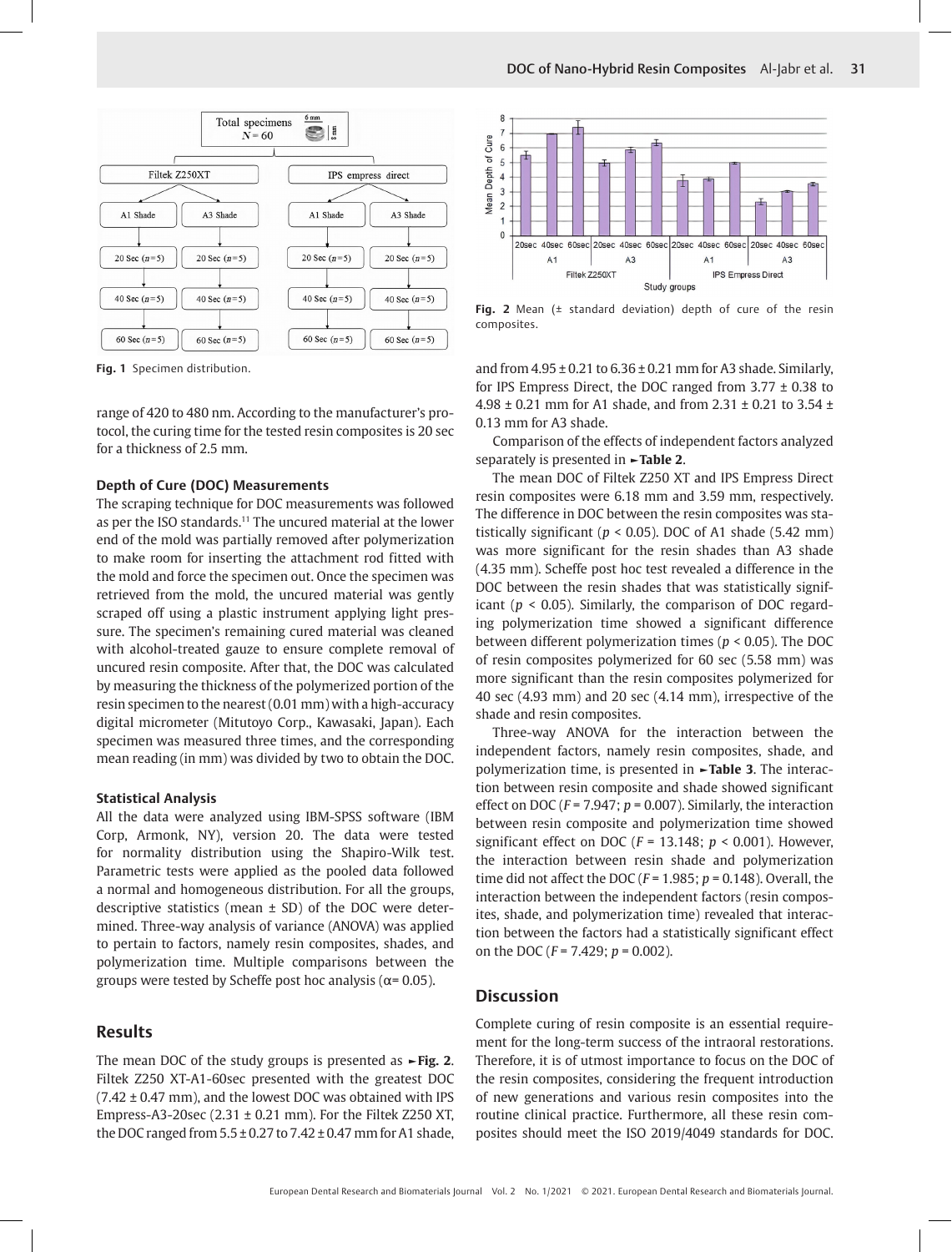| <b>Factors</b>      | <b>Groups</b>      | <b>Mean</b> | <b>Standard difference</b> | <i>p</i> -Value      |
|---------------------|--------------------|-------------|----------------------------|----------------------|
| Composite type      | Filtek Z250 XT     | 6.18        | 0.43                       | $0.000$ <sup>a</sup> |
|                     | IPS Empress Direct | 3.59        | 0.43                       |                      |
| Shade               | A <sub>1</sub>     | 5.42        | 0.43                       | $0.000$ <sup>a</sup> |
|                     | A <sub>3</sub>     | 4.34        | 0.43                       |                      |
| Polymerization time | 20 sec             | 4.13        | 0.53                       | $0.000$ <sup>a</sup> |
|                     | 40 sec             | 4.93        | 0.53                       |                      |
|                     | 60 sec             | 5.58        | 0.53                       |                      |

**Table 2** Mean comparison of the independent factors

<sup>a</sup>Statistically significant (*p* < 0.05); Scheffe post hoc comparison.

**Table 3** Three-way analysis of variance for the effect of interaction between resin composites, shade, and polymerization time on the depth of cure

| <b>Factors</b>                                                        | DF | Mean square | <i>F</i> -value | <i>p</i> -Value      |
|-----------------------------------------------------------------------|----|-------------|-----------------|----------------------|
| Resin composite, <sup>a</sup> shade                                   |    | 0.449       | 7.947           | $0.007$ <sup>a</sup> |
| Resin composite, <sup>a</sup> polymerization time                     |    | 0.743       | 13.148          | $0.000$ <sup>a</sup> |
| Shade, <sup>a</sup> Polymerization time                               |    | 0.112       | 1.985           | 0.148                |
| Resin composite, <sup>a</sup> shade, <sup>a</sup> polymerization time |    | 0.420       | 7.429           | $0.002$ <sup>a</sup> |

Note: DF refers to the degrees of freedom (N-1); *F*-value refers to the variation between specimen means/variation within the specimens. a Statistically significant (*p* ≤ 0.05).

Advancement in the filler particle size through enhanced milling and grinding methods have resulted in submicron (nano-hybrid) resin composites. These composites' average particle size is about 0.4 to 1 μm and contain finely ground filler glasses and nano-filler in a prepolymerized filler form.<sup>13</sup> These composites are commonly called universal composites, and since they possess excellent mechanical properties and polishing ability, they can be used for most anterior and posterior restoration.14 Additionally, these resin composites have the greatest DOC, followed by condensable, hybrid, and flowable composites under the same polymerization parameters.<sup>15</sup> Consequently, the present laboratory study was conducted to evaluate and compare the effect of polymerization time and resin shade on the DOC of two (Filtek Z250 XT and IPS Empress Direct) nano-hybrid resin composites. The present study's outcome suggested a rejection of both hypotheses as the tested composites' DOC was not comparable. Different polymerization time and resin shade had a statistically significant effect on the DOC of the tested composites. A similar outcome was also reported in previous studies evaluating the DOC of resin composites.<sup>16,17</sup>

In the current study, all the specimens irrespective of the material, shade, and polymerization time met the ISO standard DOC requirement of 1.5 mm.<sup>18</sup> The scraping technique recommended by the ISO standard 4049 was employed to calculate the DOC. This approach's primary benefit is that it is simple to perform in any dental clinic within a short period, and it does not require advanced equipment. According to this technique, the uncured material at the lower end of the specimen is scraped off to remove the soft uncured portion. The remaining length of the hardened portion is measured and divided by two. This is because the resin composite's

hardness at the lower end of the remaining specimen is almost 0 and is considered inadequately cured for clinical situations. It has been demonstrated that at 50% of the length of the cylindrical specimen, the hardness is about 80% at the top of the specimen, and, therefore, a top-bottom to top-surface hardness ratio of 80% of a reference specimen is considered adequately cured by most researchers.18,19 Furthermore, some amount of residual monomers and other reactive oxygen species (ROS) are released into the oral cavity even from a well-cured resin composite specimen. Therefore, it is rational to assume that more residual monomers and ROS would elute from the bottom of the poorly cured or uncured resin composite. Such eluted compounds can irritate soft tissues and pulp, promoting bacterial growth and encouraging toxic/allergic reactions.20-22 Clinically, achieving adequate polymerization at the bottom surface of each incremental layer used to build up the restoration is crucial.

The decrease in curing-light intensity with material depth is one of the common problems encountered with a visible light-cured dental restorative material. This is because less camphorquinone is activated as usable curing wavelengths are attenuated in the resin.<sup>23</sup> The degree and capability of the polymerization process of a resin composite activated by visible light is a function of multiple parameters. Accordingly, the type and relative quantity of monomers, the composition of the filler, initiator/catalyst system, resin shade and translucency, temperature during polymerization, intensity and wavelength of curing light, and polymerization time contribute to the polymerization of the resin composites.18,24-28

In line with the earlier statement, the shade is a relevant parameter affecting the resin composite's DOC.19 In the present study, to assess the composite shade effect on the DOC for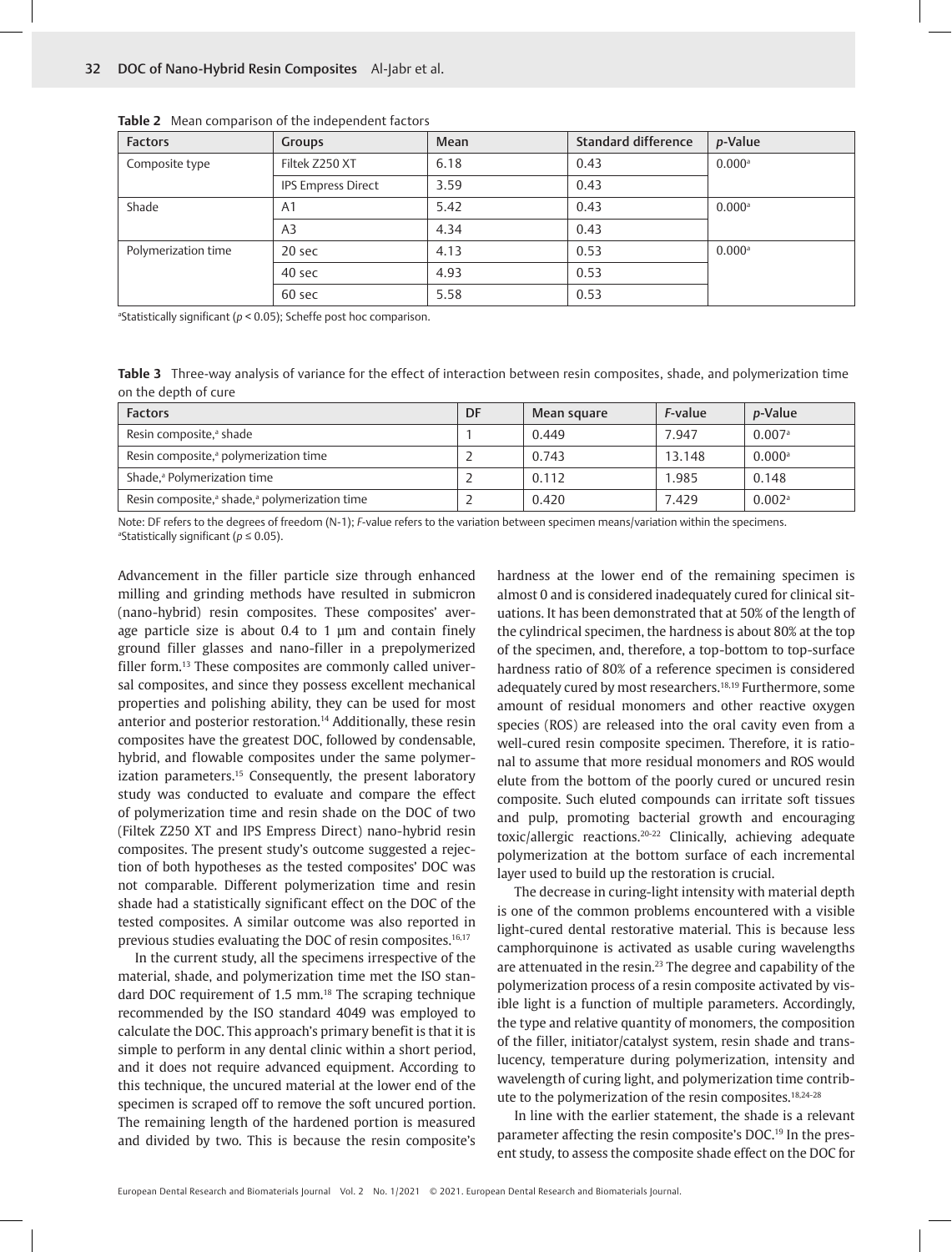the tested resin composites, two resin shades (lighter A1 and darker A3) were included. It was found that the "light shades" (A1) irrespective of the resin composite had greater DOC compared to "darker shades" (A3). This outcome agrees with the previous studies.<sup>16,29-33</sup> Koupis et al<sup>32</sup>compared A2 and A4 resin shades polymerized for 40 sec and found greater DOC for A2 samples. Similarly, Moore et al<sup>20</sup> compared B1, A3, and D3 resin shades and found improved DOC for the lighter resin shade (B1). Rodriguez et al<sup>17</sup> evaluated the DOC of two shades (light and dark) of four resin composites and found higher DOC for light-shaded resin than resin with dark shades. It is understood that different shades of resin composites contain different type and quantity of color pigments. The lower DOC of the dark-shade resin composite could be related to the increased absorption of the light by the pigments, resulting in reduced penetration of light into the resin material.34

The other variable in the present study was the polymerization time of 20, 40, and 60 sec for both resin composites and shades. All the specimens irrespective of the material and shade were passing the ISO 2019/4049 standard requirements. Furthermore, the DOC of both resin composites increased with an increase in polymerization time. According to the manufacturer (3M ESPE for Filtek Z250 XT and Ivoclar Vivadent for IPS Empress Direct), the recommended polymerization time is 20 sec with an LED—light-emitting diode—light source. The polymerization time is an essential parameter in routine clinical practice, and many clinicians would follow an ideal 20 sec polymerization time to reduce the treatment duration. Furthermore, polymerization time alone is a crucial factor contributing to DOC. Nevertheless, as light passes through the depth of the composite, power density is greatly reduced thus decreasing the efficacy of polymerization.23 The resin composite that is not adequately polymerized will affect the pulpal tissues due to leaching of uncured resin components, and present with suboptimal properties in relation to composites' strength, wear resistance, and water sorption.<sup>7</sup> Therefore, it is of utmost importance to follow a longer irradiation time to ensure a quality procedure contributing to the optimal curing of the inner portion of the resin composite.35

Among the resin composites tested, Filtek Z250 XT demonstrated greater DOC than IPS Empress Direct resin composite. The DOC of a resin composite depends on the filler particle size that constitutes the composites. As the filler particles approach the curing light's wavelength, the light emanating from the source is gradually scattered within the composite. This would result in less light being absorbed through the composite. Therefore, light trying to penetrate small composite particles has a more challenging task to penetrate the material's deeper regions. This requires greater irradiances or exposure times to cure the composite adequately. This possibly explains the greater DOC concerning Filtek Z250 XT made of large particle size compared to IPS Empress Direct. This is in accordance with the previous study $36$  concluding that composites with large particle size are less influenced by light scattering and therefore present with greater DOC compared to small composite particles. The second explanation

for greater DOC concerning Filtek Z250 XT is the filler loading. A composite with heavy filler and large particle size has a greater DOC.37 Filtek Z250 XT is loaded with 60 to 68% filler by volume, and IPS Empress Direct has 52 to 59% filler loading by volume.38 Furthermore, the difference in DOC of the resin composites is also attributed to the resins' chemical formulations.39

Future studies should be directed in relating the DOC with the mechanical properties of the tested resin composites. Furthermore, the effect of different curing units on DOC should be evaluated.

## **Conclusion**

- 1. All the specimens, regardless of the composite type, shade, and polymerization time, met the ISO standard for DOC.
- 2. Filtek Z250 XT demonstrated greater DOC than IPS Empress Direct resin composite ( $p$  ≤ 0.05).
- 3. An increase in polymerization time resulted in a significant increase in the resin composites' DOC irrespective of the shade ( $p$  ≤ 0.05).
- 4. The dark shade composite, A3, demonstrated lower DOC regardless of the resin composites tested.

#### **Conflict of Interest**

None declared.

#### **References**

- 1 Hickel R, Heidemann D, Staehle HJ, Minnig P, Wilson NH; German Scientific Association for Operative Dentistry. European Federation of Conservative Dentistry. Direct composite restorations: extended use in anterior and posterior situations. Clin Oral Investig 2004;8(2):43–44
- 2 Mikhail SS, Schricker SR, Azer SS, Brantley WA, Johnston WM. Optical characteristics of contemporary dental composite resin materials. J Dent 2013;41(9):771–778
- 3 Dantas D, Mathias-Santamaria I, Borges A, Torres C, Caneppele T. Effects of artificial accelerated aging on the optical properties of resin composites. Biosci J 2018;34(2):505–513
- 4 Soares CJ, Faria-E-Silva AL, Rodrigues MP, et al. Polymerization shrinkage stress of composite resins and resin cements - What do we need to know? Braz Oral Res 2017;31(suppl 1) :e62
- 5 Tabassum S, Hameed MH, Khan FR. Comparison of the depth of cure of flowable composites polymerized at variable increment thicknesses and voltages: an *in vitro* study. Contemp Clin Dent 2019;10(2):220–225
- 6 Savadamoorthi K, Priyadharshini S, Sherwood A, Jesudoss K, Kumar V, Christopher A. In vitro analysis and comparison on depth of cure in newer bulk fill composite resin with conventional micro- and nano-hybrid composite resin using two different light sources quartz-tungsten-halogen and light emitting diode with three varying intensities. J Int Oral Health 2017;9(1):12–15
- 7 Jang JH, Park SH, Hwang IN. Polymerization shrinkage and depth of cure of bulk-fill resin composites and highly filled flowable resin. Oper Dent 2015;40(2):172–180
- 8 Rouhollahi M, Mohammadibasir M, Talim Sh. Comparative depth of cure among two light-cured core build-up composites by surface Vickers hardness. J Dent (Tehran) 2012;9(3):255–261
- 9 Li Y, Gao S, Tarimo SA, et al. Influence of tooth thickness on depth of cure and degree of conversion of a photo-activated